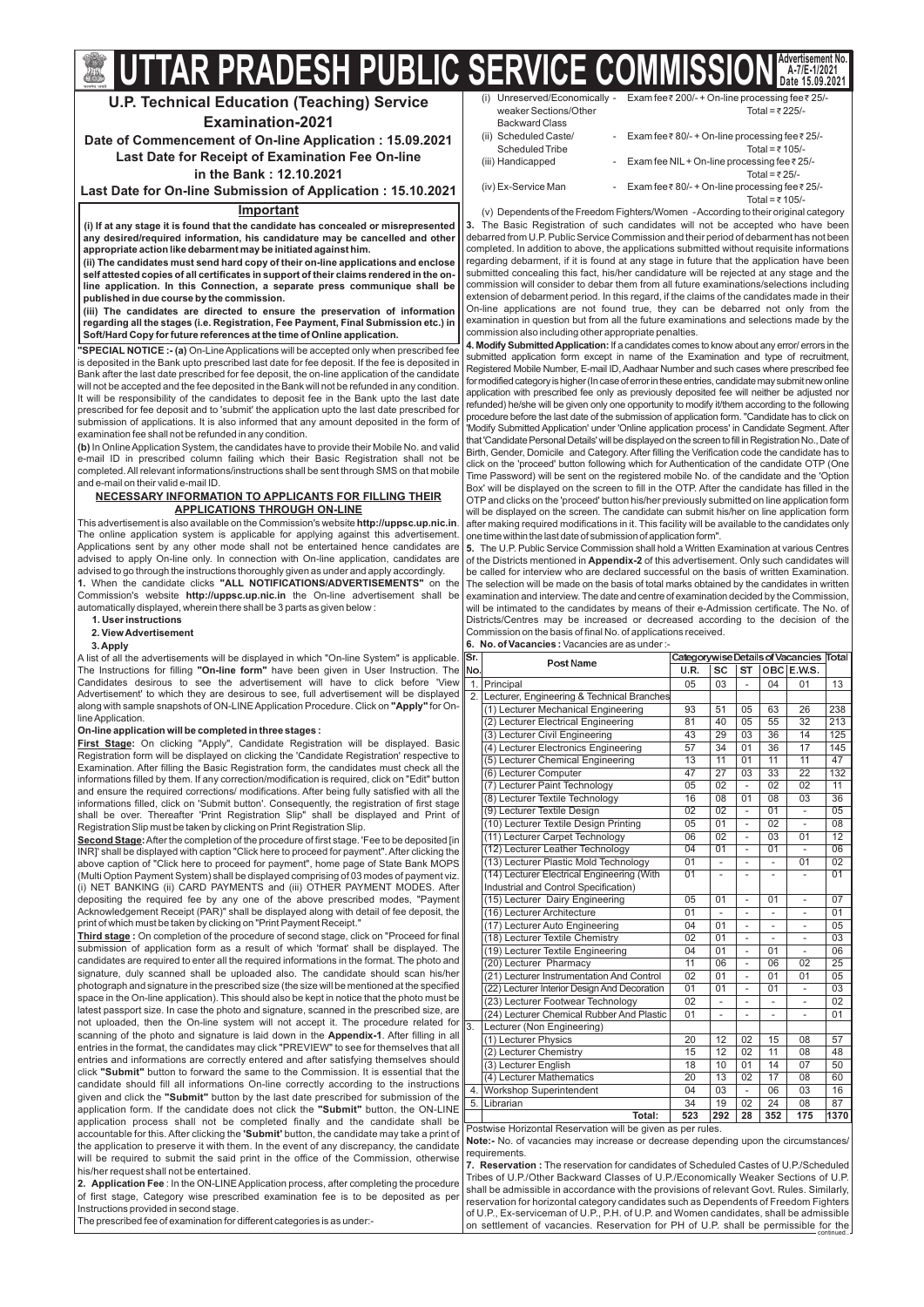# **UTTAR PRADESH PUBLIC SERVICE CO**

#### notified/identified posts.

**Note : (**1) शासनादेश संख्या–39 रिट / का–2 / 2019 दिनांक–26 जून, 2019 द्वारा शासनादेश संख्या– याचिकाओं में मा. उच्च न्यायालय, इलाहाबाद द्वारा दिनांक— 16—01—2019 को अधिकारातीत (ULTRA VIRES) घोषित करने सम्बन्धी निर्णय के अनुपालन में शासनादेश दिनांक—09—01—2007 से प्रस्तर—04 को पारित होने वाले अन्तिम निर्णय के अधीन होगा। (2) The Candidates claiming the benefit of reservation/age relaxation must obtain, in support of their category a certificate issued by competent authority on the proforma available on **Appendix-3** of the Website of this detailed advertisement and shall submit the same to the Commission when asked for. (3) All Reserved category candidates of U.P. must mention their Category/Sub Category in the Application. (4) Candidates claiming reservation/Age relaxation in more than one category will be entitled to only one concession whichever is more beneficial to them. (5) The Scheduled Caste, Scheduled Tribes, Other Backward Class, Economically Weaker Sections, Dependents of Freedom Fighter, Ex-service Man and PH candidates who are not the permanent residents of U.P. shall not be given the benefit of reservation/Age relaxation. (6) In case of women candidates the caste certificate issued from father side only will be treated valid. 18 / 1 / 99 / का-2 / 2006 दिनांक-09 जनवरी, 2007 के प्रस्तर-4 में दिये गये प्राविधान, "यह भी स्पष्ट *fd;k tkrk gS fd jkT;k/khu yksd lsokvksa vkSj inksa ij lh/kh HkrhZ ds izØe ij efgykvksa dks vuqeU; mijksDr vkj{k.k dsoy mRrj izns'k dh ewy fuoklh efgykvksa dks gh vuqeU; gS\*\* dks fjV ;kfpdk la[;k&11039@2018 fofiu dqekj ekS;kZ o vU; cuke mRrj izns'k jkT; o vU; rFkk lEc) 6 vU; fjV foyksfir fd, tkus dk fu.kZ; fy;k x;k gSA mDr fu.kZ; 'kklu }kjk ek- mPp U;k;ky; ds vkns'k दिनांक*–16.01.2019 के विरुद्ध दायर विशेष अपील (डी) संख्या–475 / 2019 में मा. उच्च न्यायालय द्वारा

**Emergency Commissioned/Short Service Commissioned Officers:** In accordance with the provision of the G.O. No. 22/10/1976-Karmik-2-85, dated 30-1-1985 Emergency Commissioned/Short Service Commissioned Officers who have not been released from Army but whose period of Army service has been extended for rehabilitation may also apply for this examination on the following conditions: (A) Such applicants will have to obtain a certificate of the competent authority of Army, Navy, Air Force to the effect that their period of Service has been extended for rehabilitation and no disciplinary action is pending against them. (B) Such applicants will have to submit in due course a written undertaking that in case they are selected for the post applied for, they will get themselves released immediately from the Army Service. The above facilities will not be admissible to Emergency/Short Service Commissioned Officers, if (a) he gets permanent Commission in the Army, (b) he has been released from the Army on tendering resignation and (c) he has been released from the Army on grounds of misconduct or physical disability or on his own request and who gets gratuity. **8. Conditions of Eligibility (For age relaxation only) : (I) Eligibility in case of**

**9. MARITAL STATUS :** Male candidates who are married and have more than one wife living and female candidates who have married a person already having a wife, shall not be eligible unless the Hon'ble Governor has granted exemption from this condition. **10. EDUCATIONAL QUALIFICATION :**

| SI.<br>No.       |                              |    | <b>Post Name</b> | Qualifications                                           |  | 7. | Lecturer          | selection.<br>(Level-9A, Entry Pay 56,100/-)    |
|------------------|------------------------------|----|------------------|----------------------------------------------------------|--|----|-------------------|-------------------------------------------------|
| 1.               | Principal                    |    | Principal        | Ph.D. and First Class at either Bachelor's               |  |    | <b>Paint</b>      | (a) Engineering/Technology:                     |
|                  | <b>Government/</b>           |    |                  | or Master's level in the relevant discipline             |  |    | <b>Technology</b> | B.E./B.Tech./B.S. in relevant discipline (as    |
|                  | <b>Rural/Boys/Girls</b>      |    |                  | (as enumerated in the list of AICTE                      |  |    |                   | enumerated in the list of AICTE approved        |
|                  | Polytechnics/                |    |                  | approved Diploma Courses) with Minimum                   |  |    |                   | Diploma Courses) with First Class.              |
|                  | <b>Government Leather</b>    |    |                  | of 16 years of experience in Teaching at                 |  |    |                   | (Level-10, Entry Pay 57,700/-)                  |
|                  | <b>Institute/Northern</b>    |    |                  | degree or diploma level in technical                     |  |    |                   | (a) For Technical Disciplines:                  |
|                  | <b>Regional Institute of</b> |    |                  | education/Research/Industry, out of which                |  |    |                   | Bachelor's and Master's Degrees in relevant     |
|                  | <b>Printing Technology</b>   |    |                  | at least 3 years shall be post Ph.D.                     |  |    |                   | discipline (as enumerated in the list of        |
|                  | Entry Pay: 1,31,400/-        |    |                  | experience and 5 years of experience not                 |  |    |                   | AICTE approved Diploma Courses) with            |
|                  | Level: 13A1                  |    |                  | below the level of HOD.                                  |  |    |                   | First Class in either of the two at the time of |
|                  |                              |    |                  | <b>OR</b>                                                |  |    |                   | selection.                                      |
|                  |                              |    |                  | First Class at Bachelor's or Master's level              |  | 8. | Lecturer          | (Level-9A, Entry Pay 56,100/-)                  |
|                  |                              |    |                  | in the relevant discipline (as enumerated                |  |    | <b>Textile</b>    | (a) Engineering/Technology:                     |
|                  |                              |    |                  | in the list of AICTE approved Diploma                    |  |    | <b>Technology</b> | B.E./B.Tech./B.S. in relevant discipline (as    |
|                  |                              |    |                  | Courses) and Minimum of 20 years of                      |  |    |                   | enumerated in the list of AICTE approved        |
|                  |                              |    |                  | experience in Teaching at degree or diploma              |  |    |                   | Diploma Courses) with First Class.              |
|                  |                              |    |                  | level in technical education/Research/                   |  |    |                   | (Level-10, Entry Pay 57,700/-)                  |
|                  |                              |    |                  | Industry, out of which 5 years of experience             |  |    |                   | (a) For Technical Disciplines:                  |
|                  |                              |    |                  | not below the level of HOD.                              |  |    |                   | Bachelor's and Master's Degrees in relevant     |
| $\overline{2}$ . | Lecturer, Engineering 1.     |    | Lecturer         | (Level-9A, Entry Pay 56,100/-)                           |  |    |                   | discipline (as enumerated in the list of        |
|                  | and Technical                |    | Mechanical       | (a) Engineering/Technology:                              |  |    |                   | AICTE approved Diploma Courses) with            |
|                  | <b>Branches</b>              |    |                  | Engineering B.E./B.Tech./B.S. in relevant discipline (as |  |    |                   | First Class in either of the two at the time of |
|                  | <b>Government</b>            |    |                  | enumerated in the list of AICTE approved                 |  |    |                   | selection.                                      |
|                  | Polytechnics/                |    |                  | Diploma Courses) with First Class.                       |  | 9. | Lecturer          | (Level-9A, Entry Pay 56,100/-)                  |
|                  | Leather Institute/           |    |                  | (Level-10, Entry Pay 57,700/-)                           |  |    | <b>Textile</b>    | (a) Engineering/Technology:                     |
|                  | <b>Northern Regional</b>     |    |                  | (a) For Technical Disciplines:                           |  |    | <b>Design</b>     | B.E./B.Tech./B.S. in relevant discipline (as    |
|                  | <b>Institute of Printing</b> |    |                  | Bachelor's and Master's Degrees in relevant              |  |    |                   | enumerated in the list of AICTE approved        |
|                  | <b>Technology</b>            |    |                  | discipline (as enumerated in the list of                 |  |    |                   | Diploma Courses) with First Class.              |
|                  | Entry Pay: 56,100/-          |    |                  | AICTE approved Diploma Courses) with                     |  |    |                   | (Level-10, Entry Pay 57,700/-)                  |
|                  | Level: 9A &                  |    |                  | First Class in either of the two at the time of          |  |    |                   | (a) For Technical Disciplines:                  |
|                  | Entry Pay: 57, 700/-         |    |                  | selection.                                               |  |    |                   | Bachelor's and Master's Degrees in relevant     |
|                  | Level: 10                    | 2. | Lecturer         | (Level-9A, Entry Pay 56, 100/-)                          |  |    |                   | discipline (as enumerated in the list of        |
|                  |                              |    | Electrical       | (a) Engineering/Technology:                              |  |    |                   | AICTE approved Diploma Courses) with            |
|                  |                              |    |                  | Engineering B.E./B.Tech./B.S. in relevant discipline (as |  |    |                   | First Class in either of the two at the time of |
|                  |                              |    |                  | enumerated in the list of AICTE approved                 |  |    |                   | selection.                                      |
|                  |                              |    |                  | Diploma Courses) with First Class.                       |  |    | 10. Lecturer      | (Level-9A, Entry Pay 56,100/-)                  |
|                  |                              |    |                  | (Level-10, Entry Pay 57,700/-)                           |  |    | <b>Textile</b>    | (a) Engineering/Technology:                     |
|                  |                              |    |                  | (a) For Technical Disciplines:                           |  |    | <b>Design</b>     | B.E./B.Tech./B.S. in relevant discipline (as    |
|                  |                              |    |                  | Bachelor's and Master's Degrees in relevant              |  |    | Printing          | enumerated in the list of AICTE approved        |
|                  |                              |    |                  | discipline (as enumerated in the list of                 |  |    |                   | Diploma Courses) with First Class.              |
|                  |                              |    |                  | AICTE approved Diploma Courses) with                     |  |    |                   | (Level-10, Entry Pay 57,700/-)                  |
|                  |                              |    |                  | First Class in either of the two at the time of          |  |    |                   | (a) For Technical Disciplines:                  |
|                  |                              |    |                  | selection.                                               |  |    |                   | Bachelor's and Master's Degrees in relevant     |
|                  |                              | 3. | Lecturer         | (Level-9A, Entry Pay 56,100/-)                           |  |    |                   | discipline (as enumerated in the list of        |
|                  |                              |    | <b>Civil</b>     | (a) Engineering/Technology:                              |  |    |                   | AICTE approved Diploma Courses) with            |
|                  |                              |    |                  | Engineering B.E./B.Tech./B.S. in relevant discipline (as |  |    |                   | First Class in either of the two at the time of |
|                  |                              |    |                  | enumerated in the list of AICTE approved                 |  |    |                   | selection.                                      |
|                  |                              |    |                  | Diploma Courses) with First Class.                       |  |    | 11. Lecturer      | (Level-9A, Entry Pay 56, 100/-)                 |
|                  |                              |    |                  | (Level-10, Entry Pay 57,700/-)                           |  |    | Carpet            | (a) Engineering/Technology:<br>continued        |

|    | <b>IMMISSION</b>   | (2)                                                              |
|----|--------------------|------------------------------------------------------------------|
|    |                    | (a) For Technical Disciplines:                                   |
|    |                    | Bachelor's and Master's Degrees in relevant                      |
|    |                    | discipline (as enumerated in the list of                         |
|    |                    | AICTE approved Diploma Courses) with                             |
|    |                    | First Class in either of the two at the time of                  |
|    |                    | selection.                                                       |
| 4. | Lecturer           | (Level-9A, Entry Pay 56,100/-)                                   |
|    | <b>Electronics</b> | (a) Engineering/Technology:                                      |
|    | <b>Engineering</b> | B.E./B.Tech./B.S. in relevant discipline (as                     |
|    |                    | enumerated in the list of AICTE approved                         |
|    |                    | Diploma Courses) with First Class.                               |
|    |                    | (Level-10, Entry Pay 57,700/-)                                   |
|    |                    | (a) For Technical Disciplines:                                   |
|    |                    | Bachelor's and Master's Degrees in relevant                      |
|    |                    | discipline (as enumerated in the list of                         |
|    |                    | AICTE approved Diploma Courses) with                             |
|    |                    | First Class in either of the two at the time of                  |
|    |                    | selection.                                                       |
| 5. | Lecturer           | (Level-9A, Entry Pay 56,100/-)                                   |
|    | <b>Chemical</b>    | (a) Engineering/Technology:                                      |
|    | <b>Engineering</b> | B.E./B.Tech./B.S. in relevant discipline (as                     |
|    |                    | enumerated in the list of AICTE approved                         |
|    |                    | Diploma Courses) with First Class.                               |
|    |                    | (Level-10, Entry Pay 57,700/-)                                   |
|    |                    | (a) For Technical Disciplines:                                   |
|    |                    | Bachelor's and Master's Degrees in relevant                      |
|    |                    | discipline (as enumerated in the list of                         |
|    |                    | AICTE approved Diploma Courses) with                             |
|    |                    | First Class in either of the two at the time of                  |
|    |                    | selection.                                                       |
| 6. | Lecturer           | (Level-9A, Entry Pay 56,100/-)                                   |
|    | Computer           | (a) Engineering/Technology:                                      |
|    |                    | B.E./B.Tech./B.S. in relevant discipline (as                     |
|    |                    | enumerated in the list of AICTE approved                         |
|    |                    | Diploma Courses) with First Class.                               |
|    |                    | (Level-10, Entry Pay 57,700/-)<br>(a) For Technical Disciplines: |
|    |                    | Bachelor's and Master's Degrees in relevant                      |
|    |                    | discipline (as enumerated in the list of                         |
|    |                    | AICTE approved Diploma Courses) with                             |
|    |                    | First Class in either of the two at the time of                  |
|    |                    | selection.                                                       |
| 7. | Lecturer           | (Level-9A, Entry Pay 56,100/-)                                   |
|    | Paint              | (a) Engineering/Technology:                                      |
|    | <b>Technology</b>  | B.E./B.Tech./B.S. in relevant discipline (as                     |
|    |                    | enumerated in the list of AICTE approved                         |
|    |                    | Diploma Courses) with First Class.                               |
|    |                    | (Level-10, Entry Pay 57,700/-)                                   |
|    |                    | (a) For Technical Disciplines:                                   |
|    |                    | Bachelor's and Master's Degrees in relevant                      |
|    |                    | discipline (as enumerated in the list of                         |
|    |                    | AICTE approved Diploma Courses) with                             |
|    |                    | First Class in either of the two at the time of                  |
|    |                    | selection.                                                       |
| 8. | Lecturer           | (Level-9A, Entry Pay 56,100/-)                                   |
|    | <b>Textile</b>     | (a) Engineering/Technology:                                      |
|    | <b>Technology</b>  | B.E./B.Tech./B.S. in relevant discipline (as                     |
|    |                    | enumerated in the list of AICTE approved                         |
|    |                    | Diploma Courses) with First Class.                               |
|    |                    | (Level-10, Entry Pay 57,700/-)                                   |
|    |                    | (a) For Technical Disciplines:                                   |
|    |                    | Bachelor's and Master's Degrees in relevant                      |
|    |                    | discipline (as enumerated in the list of                         |
|    |                    | AICTE approved Diploma Courses) with                             |
|    |                    | First Class in either of the two at the time of                  |
|    |                    | selection.                                                       |
| 9. | Lecturer           | (Level-9A, Entry Pay 56,100/-)                                   |
|    | <b>Textile</b>     | (a) Engineering/Technology:                                      |
|    | Design             | B.E./B.Tech./B.S. in relevant discipline (as                     |
|    |                    | enumerated in the list of AICTE approved                         |
|    |                    | Diploma Courses) with First Class.                               |
|    |                    | (Level-10, Entry Pay 57,700/-)                                   |
|    |                    | (a) For Technical Disciplines:                                   |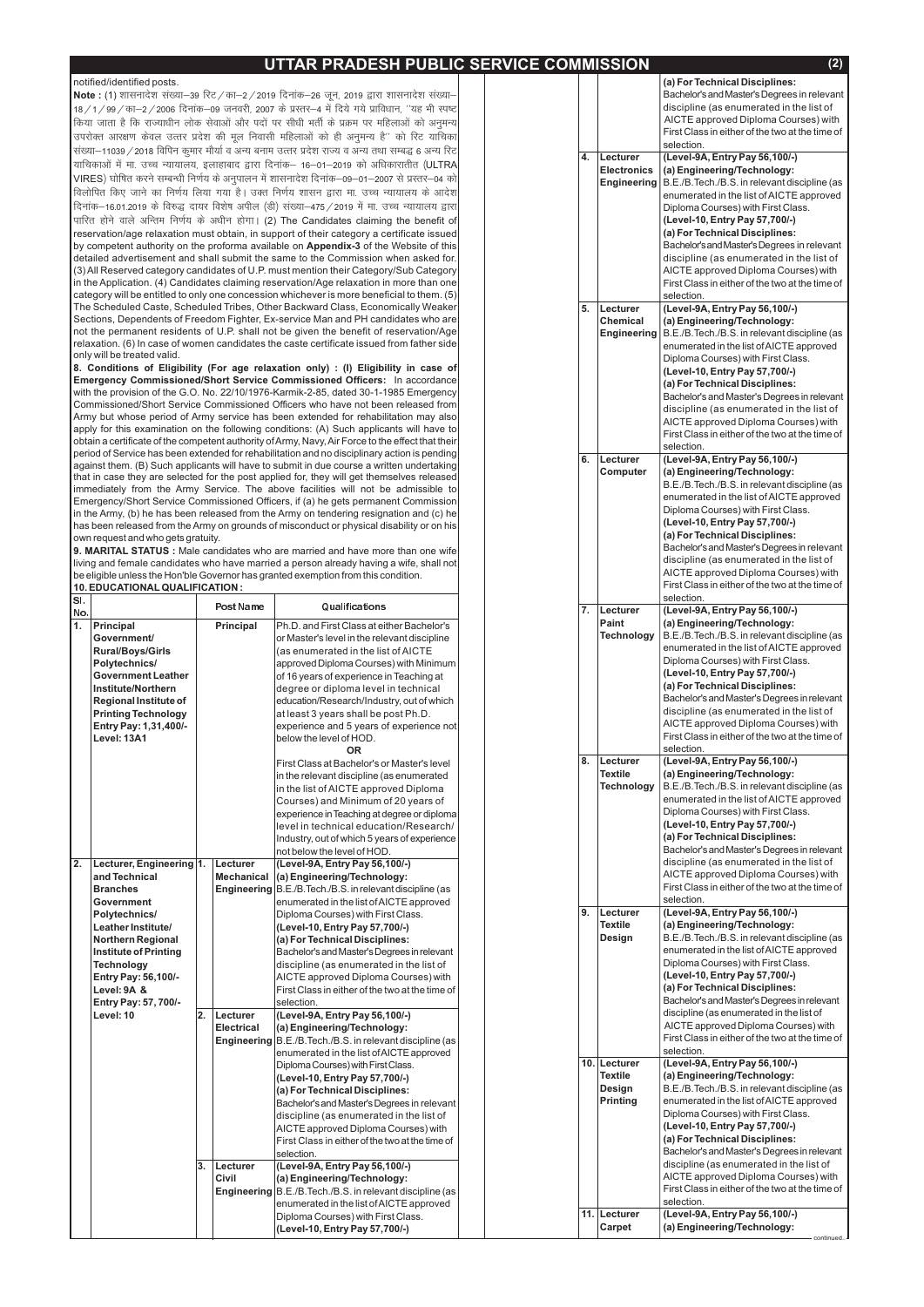|  |     |                                  | UTTAR PRADESH PUBLIC SERVICE COMMISSION                                                                        |    |                                                 |    |                                      | (3)                                                                              |
|--|-----|----------------------------------|----------------------------------------------------------------------------------------------------------------|----|-------------------------------------------------|----|--------------------------------------|----------------------------------------------------------------------------------|
|  |     | <b>Technology</b>                | B.E./B. Tech./B.S. in relevant discipline (as                                                                  |    |                                                 |    | 19. Lecturer                         | (Level-9A, Entry Pay 56, 100/-)                                                  |
|  |     |                                  | enumerated in the list of AICTE approved                                                                       |    |                                                 |    | <b>Textile</b>                       | (a) Engineering/Technology:                                                      |
|  |     |                                  | Diploma Courses) with First Class.                                                                             |    |                                                 |    | <b>Engineering</b>                   | B.E./B.Tech./B.S. in relevant discipline                                         |
|  |     |                                  | (Level-10, Entry Pay 57,700/-)<br>(a) For Technical Disciplines:                                               |    |                                                 |    |                                      | (as enumerated in the list of AICTE<br>approved Diploma Courses) with First      |
|  |     |                                  | Bachelor's and Master's Degrees in relevant                                                                    |    |                                                 |    |                                      | Class.                                                                           |
|  |     |                                  | discipline (as enumerated in the list of                                                                       |    |                                                 |    |                                      | (Level-10, Entry Pay 57,700/-)                                                   |
|  |     |                                  | AICTE approved Diploma Courses) with                                                                           |    |                                                 |    |                                      | (a) For Technical Disciplines:                                                   |
|  |     |                                  | First Class in either of the two at the time of                                                                |    |                                                 |    |                                      | Bachelor's and Master's Degrees in                                               |
|  |     | 12. Lecturer                     | selection.<br>(Level-9A, Entry Pay 56, 100/-)                                                                  |    |                                                 |    |                                      | relevant discipline (as enumerated in<br>the list of AICTE approved Diploma      |
|  |     | Leather                          | (a) Engineering/Technology:                                                                                    |    |                                                 |    |                                      | Courses) with First Class in either of the                                       |
|  |     | <b>Technology</b>                | B.E./B.Tech./B.S. in relevant discipline (as                                                                   |    |                                                 |    |                                      | two at the time of selection.                                                    |
|  |     |                                  | enumerated in the list of AICTE approved                                                                       |    |                                                 |    | 20. Lecturer                         | (Level-9A, Entry Pay 56, 100/-)                                                  |
|  |     |                                  | Diploma Courses) with First Class.                                                                             |    |                                                 |    | Pharmacy                             | (a) Pharmacy:                                                                    |
|  |     |                                  | (Level-10, Entry Pay 57,700/-)<br>(a) For Technical Disciplines:                                               |    |                                                 |    |                                      | B. Pharma. with First Class.<br>(Level-10, Entry Pay 57,700/-)                   |
|  |     |                                  | Bachelor's and Master's Degrees in relevant                                                                    |    |                                                 |    |                                      | (a) For Technical Disciplines:                                                   |
|  |     |                                  | discipline (as enumerated in the list of                                                                       |    |                                                 |    |                                      | Bachelor's and Master's Degrees in                                               |
|  |     |                                  | AICTE approved Diploma Courses) with                                                                           |    |                                                 |    |                                      | relevant discipline (as enumerated in                                            |
|  |     |                                  | First Class in either of the two at the time of                                                                |    |                                                 |    |                                      | the list of AICTE approved Diploma                                               |
|  |     | 13. Lecturer                     | selection.<br>(Level-9A, Entry Pay 56,100/-)                                                                   |    |                                                 |    |                                      | Courses) with First Class in either of the<br>two at the time of selection.      |
|  |     |                                  | Plastic Mold  (a) Engineering/Technology:                                                                      |    |                                                 |    | 21. Lecturer                         | (Level-9A, Entry Pay 56, 100/-)                                                  |
|  |     | <b>Technology</b>                | B.E./B.Tech./B.S. in relevant discipline (as                                                                   |    |                                                 |    | Instrumentation                      | (a) Engineering/Technology:                                                      |
|  |     |                                  | enumerated in the list of AICTE approved                                                                       |    |                                                 |    | <b>And Control</b>                   | B.E./B.Tech./B.S. in relevant discipline                                         |
|  |     |                                  | Diploma Courses) with First Class.                                                                             |    |                                                 |    |                                      | (as enumerated in the list of AICTE                                              |
|  |     |                                  | (Level-10, Entry Pay 57,700/-)<br>(a) For Technical Disciplines:                                               |    |                                                 |    |                                      | approved Diploma Courses) with First<br>Class.                                   |
|  |     |                                  | Bachelor's and Master's Degrees in relevant                                                                    |    |                                                 |    |                                      | (Level-10, Entry Pay 57,700/-)                                                   |
|  |     |                                  | discipline (as enumerated in the list of                                                                       |    |                                                 |    |                                      | (a) For Technical Disciplines:                                                   |
|  |     |                                  | AICTE approved Diploma Courses) with                                                                           |    |                                                 |    |                                      | Bachelor's and Master's Degrees in                                               |
|  |     |                                  | First Class in either of the two at the time of                                                                |    |                                                 |    |                                      | relevant discipline (as enumerated in                                            |
|  |     | 14. Lecturer                     | selection.<br>(Level-9A, Entry Pay 56,100/-)                                                                   |    |                                                 |    |                                      | the list of AICTE approved Diploma<br>Courses) with First Class in either of the |
|  |     | <b>Electrical</b>                | (a) Engineering/Technology:                                                                                    |    |                                                 |    |                                      | two at the time of selection.                                                    |
|  |     |                                  | Engineering   B.E./B. Tech./B.S. in relevant discipline (as                                                    |    |                                                 |    | 22. Lecturer                         | (Level-9A, Entry Pay 56, 100/-)                                                  |
|  |     | (With                            | enumerated in the list of AICTE approved                                                                       |    |                                                 |    | Interior                             | (a) Engineering/Technology:                                                      |
|  |     | <b>Industrial</b><br>and Control | Diploma Courses) with First Class.<br>(Level-10, Entry Pay 57,700/-)                                           |    |                                                 |    | <b>Design And</b>                    | B.E./B.Tech./B.S. in relevant discipline                                         |
|  |     |                                  | Specification) (a) For Technical Disciplines:                                                                  |    |                                                 |    | <b>Decoration</b>                    | (as enumerated in the list of AICTE<br>approved Diploma Courses) with First      |
|  |     |                                  | Bachelor's and Master's Degrees in relevant                                                                    |    |                                                 |    |                                      | Class.                                                                           |
|  |     |                                  | discipline (as enumerated in the list of                                                                       |    |                                                 |    |                                      | (Level-10, Entry Pay 57,700/-)                                                   |
|  |     |                                  | AICTE approved Diploma Courses) with<br>First Class in either of the two at the time of                        |    |                                                 |    |                                      | (a) For Technical Disciplines:<br>Bachelor's and Master's Degrees in             |
|  |     |                                  | selection.                                                                                                     |    |                                                 |    |                                      | relevant discipline (as enumerated in                                            |
|  |     | 15. Lecturer                     | (Level-9A, Entry Pay 56,100/-)                                                                                 |    |                                                 |    |                                      | the list of AICTE approved Diploma                                               |
|  |     | <b>Dairy</b>                     | (a) Engineering/Technology:                                                                                    |    |                                                 |    |                                      | Courses) with First Class in either of the                                       |
|  |     |                                  | <b>Engineering</b>   B.E./B. Tech./B.S. in relevant discipline (as<br>enumerated in the list of AICTE approved |    |                                                 |    | 23. Lecturer                         | two at the time of selection.<br>(Level-9A, Entry Pay 56,100/-)                  |
|  |     |                                  | Diploma Courses) with First Class.                                                                             |    |                                                 |    | Footwear                             | (a) Engineering/Technology:                                                      |
|  |     |                                  | (Level-10, Entry Pay 57,700/-)                                                                                 |    |                                                 |    | <b>Technology</b>                    | B.E./B.Tech./B.S. in relevant discipline                                         |
|  |     |                                  | (a) For Technical Disciplines:                                                                                 |    |                                                 |    |                                      | (as enumerated in the list of AICTE                                              |
|  |     |                                  | Bachelor's and Master's Degrees in relevant<br>discipline (as enumerated in the list of                        |    |                                                 |    |                                      | approved Diploma Courses) with First<br>Class.                                   |
|  |     |                                  | AICTE approved Diploma Courses) with                                                                           |    |                                                 |    |                                      | (Level-10, Entry Pay 57,700/-)                                                   |
|  |     |                                  | First Class in either of the two at the time of                                                                |    |                                                 |    |                                      | (a) For Technical Disciplines:                                                   |
|  |     |                                  | selection.                                                                                                     |    |                                                 |    |                                      | Bachelor's and Master's Degrees in                                               |
|  | 16. | Lecturer                         | (Level-9A, Entry Pay 56,100/-)<br>Architecture (a) Architecture:                                               |    |                                                 |    |                                      | relevant discipline (as enumerated in<br>the list of AICTE approved Diploma      |
|  |     |                                  | B.Arch. or a 4-Years Degree in an allied                                                                       |    |                                                 |    |                                      | Courses) with First Class in either of the                                       |
|  |     |                                  | field with First Class.                                                                                        |    |                                                 |    |                                      | two at the time of selection.                                                    |
|  |     |                                  | (Level-10, Entry Pay 57,700/-)                                                                                 |    |                                                 |    | 24. Lecturer                         | (Level-9A, Entry Pay 56,100/-)                                                   |
|  |     |                                  | (a) For Technical Disciplines:<br>Bachelor's and Master's Degrees in relevant                                  |    |                                                 |    | <b>Chemical</b><br><b>Rubber And</b> | (a) Engineering/Technology:<br>B.E./B.Tech./B.S. in relevant discipline          |
|  |     |                                  | discipline (as enumerated in the list of                                                                       |    |                                                 |    | <b>Plastic</b>                       | (as enumerated in the list of AICTE                                              |
|  |     |                                  | AICTE approved Diploma Courses) with                                                                           |    |                                                 |    |                                      | approved Diploma Courses) with First                                             |
|  |     |                                  | First Class in either of the two at the time of                                                                |    |                                                 |    |                                      | Class.                                                                           |
|  |     | 17. Lecturer                     | selection.<br>(Level-9A, Entry Pay 56,100/-)                                                                   |    |                                                 |    |                                      | (Level-10, Entry Pay 57,700/-)<br>(a) For Technical Disciplines:                 |
|  |     | Auto                             | (a) Engineering/Technology:                                                                                    |    |                                                 |    |                                      | Bachelor's and Master's Degrees in                                               |
|  |     | <b>Engineering</b>               | B.E./B.Tech./B.S. in relevant discipline (as                                                                   |    |                                                 |    |                                      | relevant discipline (as enumerated in                                            |
|  |     |                                  | enumerated in the list of AICTE approved                                                                       |    |                                                 |    |                                      | the list of AICTE approved Diploma                                               |
|  |     |                                  | Diploma Courses) with First Class.<br>(Level-10, Entry Pay 57,700/-)                                           |    |                                                 |    |                                      | Courses) with First Class in either of the                                       |
|  |     |                                  | (a) For Technical Disciplines:                                                                                 | 3. | Lecturer (Non                                   | 1. | Lecturer                             | two at the time of selection.<br>(Level-9A, Entry Pay 56, 100/-)                 |
|  |     |                                  | Bachelor's and Master's Degrees in relevant                                                                    |    | Engineering)                                    |    | <b>Physics</b>                       | <b>For Science and Humanities:</b>                                               |
|  |     |                                  | discipline (as enumerated in the list of                                                                       |    | Government                                      |    |                                      | Master's degree in appropriate subject                                           |
|  |     |                                  | AICTE approved Diploma Courses) with<br>First Class in either of the two at the time of                        |    | Polytechnics/<br>Government                     |    |                                      | with First Class.<br>(Level-10, Entry Pay 57,700/-)                              |
|  |     |                                  | selection.                                                                                                     |    | Leather Institute/                              |    |                                      | <b>For Science and Humanities:</b>                                               |
|  | 18. | Lecturer                         | (Level-9A, Entry Pay 56,100/-)                                                                                 |    | <b>Northern Regional</b>                        |    |                                      | A Master's Degree with First Class or                                            |
|  |     | <b>Textile</b>                   | (a) Engineering/Technology:                                                                                    |    | Institute of Printing                           |    |                                      | equivalent in a relevant subject and,                                            |
|  |     | <b>Chemistry</b>                 | B.E./B.Tech./B.S. in relevant discipline (as<br>enumerated in the list of AICTE approved                       |    | <b>Technology</b><br><b>Entry Pay: 56,100/-</b> |    |                                      | must have cleared the National<br>Eligibility Test (NET) conducted by            |
|  |     |                                  | Diploma Courses) with First Class.                                                                             |    | Level: 9A &                                     |    |                                      | the UGC or the CSIR, or a similar test                                           |
|  |     |                                  | (Level-10, Entry Pay 57,700/-)                                                                                 |    | Entry Pay: 57,700/-                             |    |                                      | Accredited by the UGC, like SLET/SET.                                            |
|  |     |                                  | (a) For Technical Disciplines:<br>Bachelor's and Master's Degrees in relevant                                  |    | Level: 10                                       | 2. | Lecturer                             | (Level-9A, Entry Pay 56,100/-)                                                   |
|  |     |                                  | discipline (as enumerated in the list of                                                                       |    |                                                 |    | <b>Chemistry</b>                     | <b>For Science and Humanities:</b><br>Master's degree in appropriate subject     |
|  |     |                                  | AICTE approved Diploma Courses) with                                                                           |    |                                                 |    |                                      | with First Class.                                                                |
|  |     |                                  | First Class in either of the two at the time of<br>selection.                                                  |    |                                                 |    |                                      | (Level-10, Entry Pay 57,700/-)                                                   |
|  |     |                                  |                                                                                                                |    |                                                 |    |                                      | continued.                                                                       |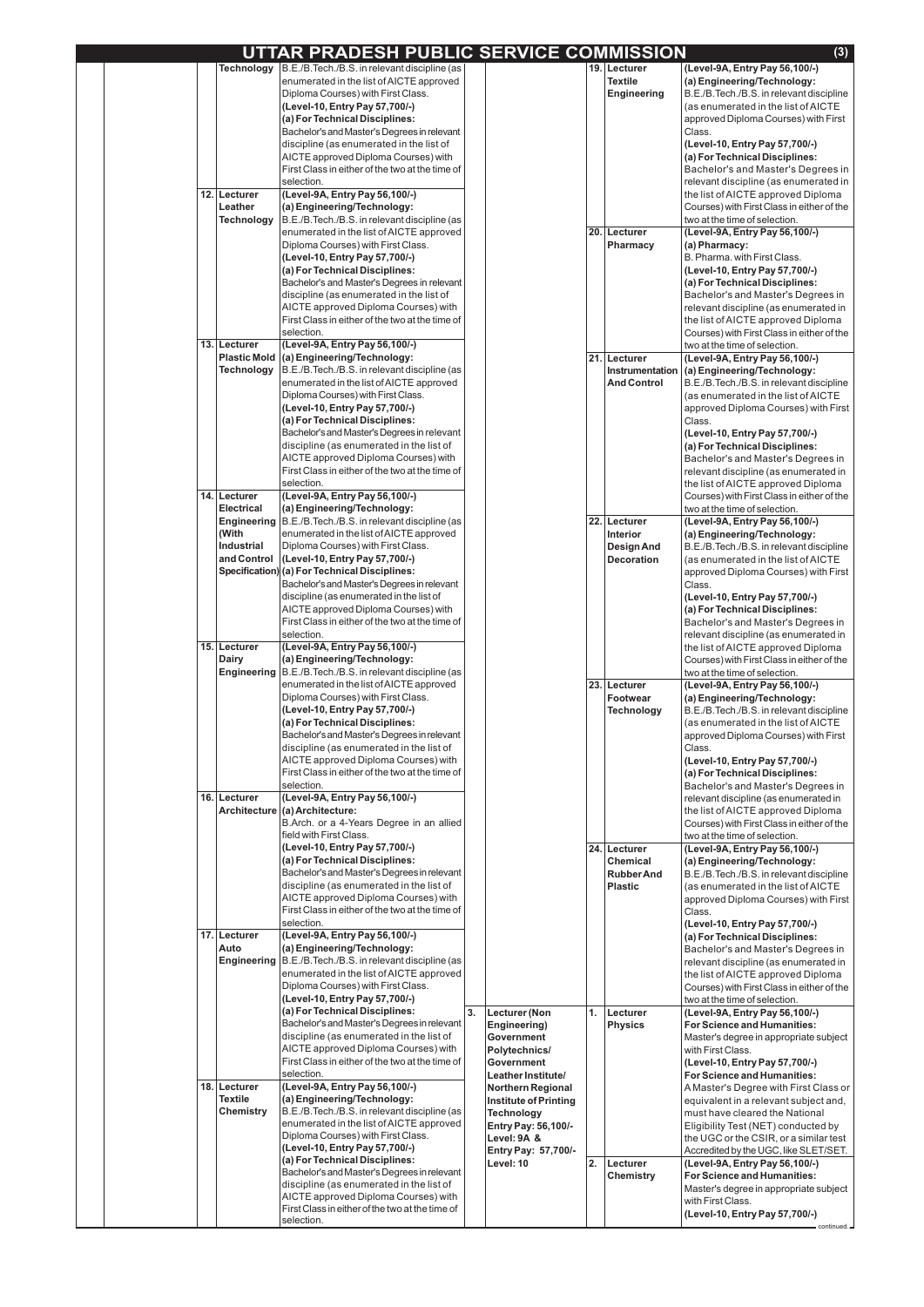continued..

| UTTAR PRADESH PUBLIC SERVICE COMMISSION |  |
|-----------------------------------------|--|
|                                         |  |

|    |                                                                                                                                                                                                                                  |          |                                        | <b>For Science and Humanities:</b><br>A Master's Degree with First Class or<br>equivalent in a relevant subject and,<br>must have cleared the National<br>Eligibility Test (NET) conducted by the<br>UGC or the CSIR, or a similar test<br>Accredited by the UGC, like SLET/SET.                                                                                                                                                                                                                                                                                                                                                                                                                                                                                                                                                                                                                                                                                                                                           |
|----|----------------------------------------------------------------------------------------------------------------------------------------------------------------------------------------------------------------------------------|----------|----------------------------------------|----------------------------------------------------------------------------------------------------------------------------------------------------------------------------------------------------------------------------------------------------------------------------------------------------------------------------------------------------------------------------------------------------------------------------------------------------------------------------------------------------------------------------------------------------------------------------------------------------------------------------------------------------------------------------------------------------------------------------------------------------------------------------------------------------------------------------------------------------------------------------------------------------------------------------------------------------------------------------------------------------------------------------|
|    |                                                                                                                                                                                                                                  | 3.<br>4. | Lecturer<br><b>English</b><br>Lecturer | (Level-9A, Entry Pay 56,100/-)<br><b>For Science and Humanities:</b><br>Master's degree in appropriate subject<br>with First Class.<br>(Level-10, Entry Pay 57,700/-)<br><b>For Science and Humanities:</b><br>A Master's Degree with First Class or<br>equivalent in a relevant subject and,<br>must have cleared the National<br>Eligibility Test (NET) conducted by the<br>UGC or the CSIR, or a similar test<br>Accredited by the UGC, like SLET/SET.<br>(Level-9A, Entry Pay 56,100/-)                                                                                                                                                                                                                                                                                                                                                                                                                                                                                                                                |
|    |                                                                                                                                                                                                                                  |          | <b>Mathematics</b>                     | <b>For Science and Humanities:</b><br>Master's degree in appropriate subject<br>with First Class.<br>(Level-10, Entry Pay 57, 700/-)\<br><b>For Science and Humanities:</b><br>A Master's Degree with First Class or<br>equivalent in a relevant subject and,<br>must have cleared the National<br>Eligibility Test (NET) conducted by the<br>UGC or the CSIR, or a similar test<br>Accredited by the UGC, like SLET/SET.                                                                                                                                                                                                                                                                                                                                                                                                                                                                                                                                                                                                  |
| 4. | Workshop<br>Superintendent<br>Entry Pay: 56,100/-<br>Level: 9A &<br><b>Entry Pay: 57,700/-</b><br>Level: 10                                                                                                                      |          |                                        | Bachelor's or Master's degree in<br>Mechanical Engineering with first class.                                                                                                                                                                                                                                                                                                                                                                                                                                                                                                                                                                                                                                                                                                                                                                                                                                                                                                                                               |
| 5. | Librarian<br>Government/Rural/<br><b>Boys/Girls</b><br>Polytechnics/<br><b>Government Leather</b><br><b>Institute/Northern</b><br><b>Regional Institute of</b><br><b>Printing Technology</b><br>Entry Pay: 56,100/-<br>Level: 9A |          |                                        | 1. Master's Degree in Library Science<br>with at least First Class or equivalent<br>and a consistently good academic<br>record, having the knowledge of<br>computer.<br>2. Qualifying in the National Level Test<br>conducted for the purpose by UGC or<br>other equivalent test as approved by<br>the UGC.<br>(a) For Diploma level Institutions:<br>Librarians who have been recruited<br>between 01-01-1996 and 15-03-2000<br>in the Diploma level Institutions, with<br>the existing recruitment rules to be<br>considered for up-gradation under<br>CAS in the next higher grade of Senior<br>Scale only. However, for further upward<br>movement under CAS, they are required<br>to acquire minimum educational<br>qualification in a manner similar to that<br>as laid down in AICTE notification 2000<br>(Degree) and in subsequent Clarification/<br>Notifications.<br>(b) For Degree level Institutions:<br>same as above.<br>क्रम स.–2 (1) पर इंगित पद व्याख्याता, यात्रिक अभियत्रण तथा क्रम स. (4) पर इंगित पद |
|    | कर्मशाला अधीक्षक हेतु अधिमान्यता साक्षात्कार के समय भरायी जायेंगी।                                                                                                                                                               |          |                                        |                                                                                                                                                                                                                                                                                                                                                                                                                                                                                                                                                                                                                                                                                                                                                                                                                                                                                                                                                                                                                            |

Note:- If a class/division is not awarded, minimum of 60% marks in aggregate shall be considered equivalent to first class/division. If a Grade Point System is adopted the CGPA will be converted into equivalent marks as below.

**11. (i) AGE LIMIT : (a) <u>For Principal Post:</u> C**andidates must have attained the age of 35 not been born earlier than 2<sup>nd</sup> July, 1971 and not later than July 1, 1986. **(b) <u>For Lecturer</u>** in upper age limit shall be admissible as per rules. **(ii) Relaxation in Upper Age Limit:** (a) years and must not have crossed the age of 50 years on July 1, 2021 i.e. they must have  ${\bf Superintendent And Librarian Post:}$  <code>Candidates</code> must have attained the age of 21 years and must not have crossed the age of 40 years on July 1, 2021 i.e. they must have not been born earlier than 2nd July, 1981 and not later than July 1, 2000. For PH candidates relaxation Upper age limit shall be greater by five years for candidates belonging to Scheduled Castes of U.P., Scheduled Tribes of U.P., Other Backward Classes of U.P., Skilled players of U.P. of Classified Games, State Govt. Employees of U.P. including Teachers/Staff of the Basic Shiksha Parishad of U.P. and Teachers/Staff of the Government Aided Madhyamik Vidyalayas of U.P. i.e. they must have not been born before 2nd July, 1976. (b) Upper age limit shall be greater by fifteen years for physically handicapped persons of U.P. (c) For Group 'B' post Upper age limit shall also be greater by 3 years + period of service rendered in army and for Group 'A' post upper age limit shall be greater by five years who have rendered five years service in army for the Emergency Commissioned Officers/ Short Service Commissioned Officers/Ex-Army Personnels of U.P.. **(Engineering & Technical Branches)/Lecturer (Non Engineering Branches)/Workshop**

| <b>Grade Point</b> | <b>Equivalent Percentage</b> |
|--------------------|------------------------------|
| 6.25               | 55%                          |
| 6.75               | 60%                          |
| 7.25               | 65%                          |
| 7.75               | 70%                          |
| 8.25               | 75%                          |

**12. SOME INFORMATION ABOUT EXAMINATION AND INTERVIEW :** (1) The dates and venue for the examination shall be informed by the Commission later on through e-Admit Card. (ii) Only such candidates will be called for interview who are declared successful on the basis of the written examination. (iii) All original certificates shall be verified at the time of interview. Candidates will also be required to furnish four passport size Photographs, two unattested and two attested by their Head of Department or Head of the Institution where they received education or by a Gazetted Officer at the time of Interview. (iv) Candidates serving under the Central or State Government will have to produce 'No Objection Certificate' from their employer at the time of interview issued by the competent authority. (v) It is essential for the candidates to appear in the interview who qualify on the basisofwritten examination.

**13. IMPORTANT INSTRUCTIONS FOR CANDIDATES:** (1)As per decision of the UPPSC a candidate will be liable to be debarred from this examination and all other future examinations and selections upto a maximum period of five years for furnishing any wrong information in his/her application form which cannot be substantiated by relevant documents or for any other malpractice. (2) The claim of category, subcategory, domicile, gender, date of birth, name and address will be valid only till the last date of online application. In this regard no application for error correction/modification shall be acceptable. Incomplete application form shall be summarily rejected and no correspondence shall be entertained in this regard. On submission of false/misleading information, the candidature will be cancelled. (3) The date of birth of the candidates shall be admissible as entered in High School Certificate. The candidate will have to attach his/her High School or Equivalent Examination Certificate with the application form of Examination. No Other Certificate shall be acceptable for Date of Birth and if it is not attached with the application it shall be rejected. (4) The candidates will have to enclose self attested copies of Marksheets, Certificates & Degrees along with the application form of examination in support of their claims of Educational Qualifications. If they do not enclose self attested copies of certificates/documents in support of their claims, the application shall be rejected. (5) The benefit of reservation to the categories of Handicapped persons of society shall be given only on the posts which shall be identified by the Government for their Sub category. For this benefit, the Handicapped persons must produce a certificate of being handicapped in that Sub category issued by prescribed Medical Officer/Specialist and counter signed by the Chief Medical Officer according to Rule 3 of U.P. Public Service (Reservation for physically Handicapped, Dependent of Freedom Fighters and Ex-Servicemen (Amendment) Act, 2018. It is worth while mentioning that as per section-3 of the said Act, the new identification of post has not yet been received from the government, however as per identification (Category/Subcategory) mentioned in requisitions received from the Appointing authorities the selection process will be completed accordingly. (6) The Ex-Army personnels must be discharged from army upto the last date prescribed for receipt of applications. (7) Date, time and venue etc. of examination along with Roll No. will be communicated to the candidates through e-Admit Cards, Candidates will have to appear at the centre/venue allotted to them by the Commission. No change in centre/ venue is permissible and no application shall be entertained in this regard. (8) The candidature of such candidates who are subsequently found ineligible according to the terms laid down in advertisement will be cancelled and their any claim for the Examination will not be entertained. The decision of the Commission regarding eligibility of the candidates shall be final. (9) The Application/candidature will be rejected/ cancelled if the application is not submitted on prescribed form, date of birth is not mentioned or wrong date of birth is mentioned, overage, under age, not fulfilling the minimum educational qualifications, application received after last date and no signature under declaration in the format. (10) The Commission may admit the candidates provisionally after summarily checking of the application but if it is found at any stage that applicant was not eligible or that his/her application should have been rejected or was not entertainable initially, his/her candidature will be rejected and if the candidate is selected, the recommendation of the Commission for appointment shall be withdrawn. (11) The Commission reserves the right of cancelling the candidature of any candidate found indulging in any malpractice i.e. copying in examination hall or indiscipline, misbehaviour or canvassing for his/her candidature. On violation of these instructions, the candidates may be debarred from this examination as well as future examinations. In this regard the decision of the Commission shall be final. (12) In all communications to the Commission, the candidates must mention the name of examination, advertisement No., registration No., date of birth, father's/husband's name and also the Roll Number, if communicated. (13) Candidates selected for appointment will have to undergo Medical Examination as required under the Rules. (14) 2 times candidates to the number of vacancies shall be called for interview on the basis of written examination. It is essential for the candidates to appear in the interview as the place of candidates will depend on aggregate of marks obtained in written examination and interview. Preferences for the posts, Lecturer Mechanical Engineering and workshop Superintendent will be asked at the time of interview which will be treated final and no change, therein will be admitted later. (15) The candidates who are appearing in the Examination of essential qualification prescribed for the posts need not to apply, because they are not eligible. (16) While filling the OMR answer sheets the candidates "must use Black Ball Point Pen only". Use of any other pen or pencil is strictly prohibited. (17) Candidates are directed to fill in all the entries correctly in the OMR Answer Sheet. In case of leaving them blank or filling them erroneously the candidate will be wholly responsible for the same & the commission will not evaluate his/her OMR Answer Sheet. The informations filled in the OMR Answer Sheets must not be erased by whitener, blade or rubber etc. (18) Candidates shall be provided OMR Answer Sheets in duplicates i.e. original copy and candidate's copy. After completion of the examination, the candidates are required to hand over the original copy to the Invigilator and the candidate's copy to keep with them. (19) In the Examination for the objective type Question papers, penalty (Negative Marking) shall be imposed for wrong answers given by the candidates which is as below:- (i) There are four alternatives for the answer to every question. For each question for which a wrong answer has been given by the candidate, one third (0.33) of the marks assigned to that question will be deducted as penalty. (ii) If a candidate gives more than one answer, it will be treated as a wrong answer even if one of the given answer happens to be correct and there will be same penalty as above for that question. (iii) If a question is left blank i.e. no answer is given by the candidate there will be no penalty for that question. (20) The minimum efficiency standard for S.C. & S.T. candidates is fixed 35% i.e. the Candidates of these Categories shall not be placed in the merit/select list if they have secured less than 35% marks in the examination. Similarly, the minimum efficiency standard for the candidates of other categories is fixed 40% i.e. such candidates shall not be placed in the merit/select list if they have secured less than 40% marks in the examination. All such candidates who have secured less marks than the marks of minimum efficiency standard as fixed by the Commission shall be treated disqualified. (21) **If it is found that a candidate has submitted any forged documents he/she will debarred from**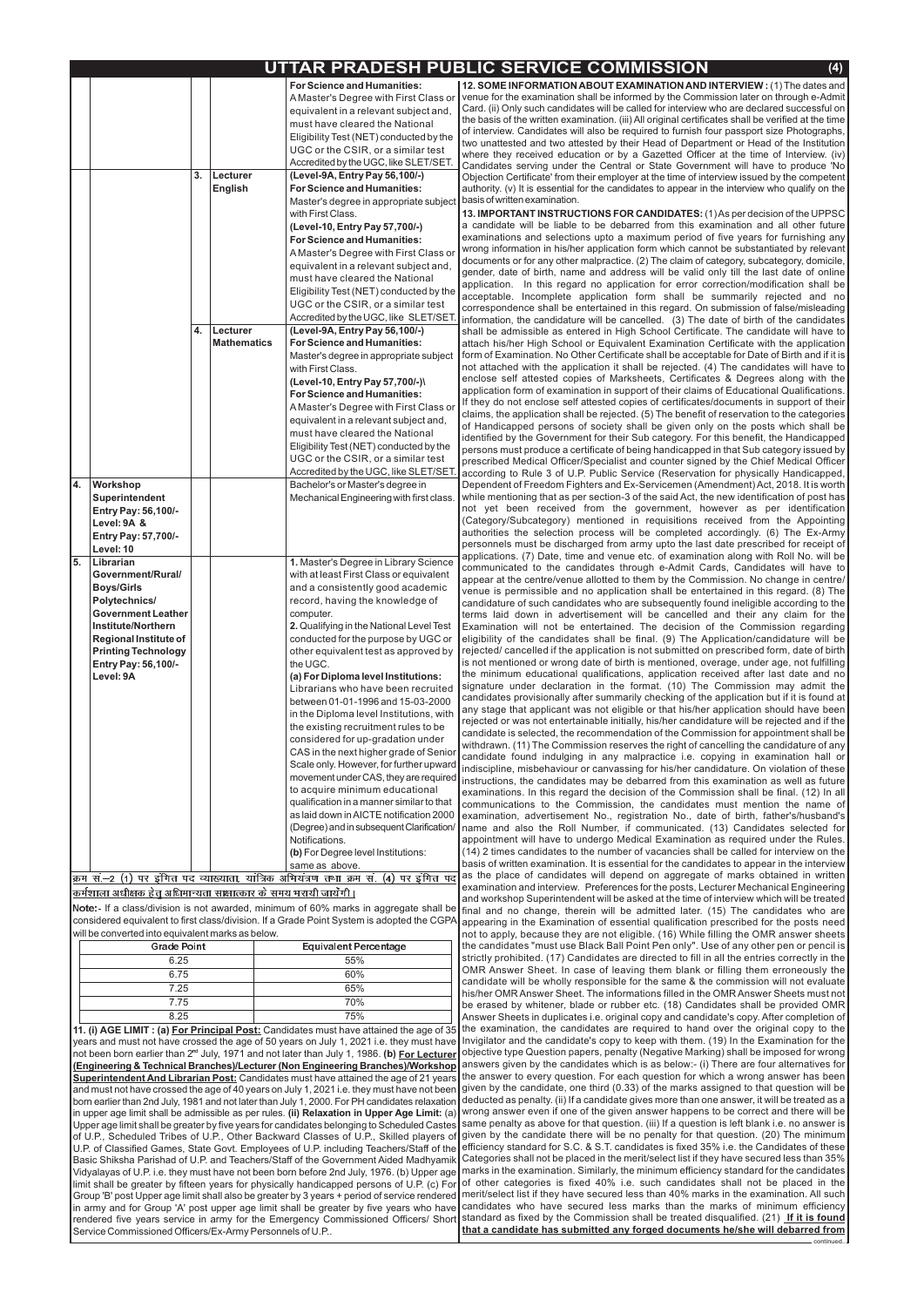# **UTTAR PRADESH PUBLIC SERVICE COMMISSION (5)**

**all selection of U.P.P.S.C forever and action under relevant sections of I.P.C will also be taken against him/her.**

**Notification Details :** At the top of the page, there is a Declaration. The candidates are advised to go through the content of the Declaration carefully. Candidate has the option either to agree or disagree with the content of Declaration by clicking on 'I Agree' or 'I do not agree' buttons. In case the candidate opts to disagree, the application will be dropped, and the procedure will be terminated. Accepting to agree only will submit the candidate's On-line Application.

#### **DetailedApplication Form:**

#### **GENERAL INSTRUCTIONS**

**For other Information:** For other Information candidates are advised to select desired option in 'Home Page' of Commission's website **http://uppsc.up.nic.in** 

#### **Personal Details**

#### **Other Details of Candidate**

#### **Education & Experience Details**

#### **Candidate address, photo & signature details**

#### **[CANDIDATES ARE ADVISED TO TAKE A PRINT OF THIS PAGE BY CLICKING ON THE "PRINT" OPTIONAVAILABLE]**

**1.** In no circumstances, applications of any stage shall be accepted after the last prescribed date and time. Applications found without requisite informations and without photograph and signature, even when received in time, may be summarily rejected.

# **CANDIDATE SEGMENT**

**2.** In the On-line system the candidates must ensure that all the requisite informations have been duly filled and must click the submit Button by the Last prescribed Date & Time. Candidates must take the print and keep it safely. In any discrepancy candidates will have to produce the said print otherwise no request shall be entertained.

**3.** Those candidates, willing to take the benefit of the reservation/age relaxation must in the prescribed format printed in this detailed advertisement **(Appendix-3)** and submit obtain a certificate, issued by the competent authority, in support of the reserved category, the same to the Commission, whenever required to do so. Those claiming more than one reservation/Age relaxation will be given only one such concession, which will be more beneficial. The candidates who are not originally domiciled of U.P. belonging to SC, ST, O.B.C., EWS, dependants of freedom fighters, Ex-Servicemen, skilled players and P.H. are not entitled to benefit of reservation/age relaxation. In case of the women candidates, the caste certificate issued from father side will be treated valid.

**4.** The Commission do not advise to candidates about their eligibility. Therefore, they should carefully read the advertisement and when satisfied about their eligibility conditions of the advertisement, then only apply. The candidates must possess all the requisite qualifications till the last date for submitting the applications.

**5.** In the category of dependants of the freedom fighters only sons, daughters, grandsons (Son's son/Daughter's son) and grand daughters (son's daughter/daughter's daughter, married/unmarried) are covered. It is advised that the candidates of the aforesaid category must obtain the reservation certificate from the District Magistrate in terms of Govt. Order No. 453/79-V-1-15-1(Ka)14-2015 dated 07.04.2015 in the prescribed format and submit the same.

**6.** In the event of involvement of a candidate in the concealment of any important information, pendency of any case/criminal case, conviction, more than a husband or wife being alive, submission of facts in a distorted manner malpractice, canvassing for candidature/selection etc., the Commission reserves the right to reject the candidature and debar him from appearing in the examination in question and in all other future examinations and selections.

**7.** In case the candidates feel any problem in the **"On-line Application"** they may get their problem resolved by contacting over phone or on Website clicking **'Contact us'**.

**8.** The name of Districts for Examination are available in the advertisement in Appendix-**2**. In the same way the plan of Examination on Appendix-4 and the information about syllabus on **Appendix-5**.

**Declaration segment** Here you will see your complete communication address and photo with your signature.

5. On clicking "Admit Card/Hall Ticket" candidate can download their Admit Card using with some basic credential of candidate.

The name of districts where Exam will be held are **Lucknow** and **Prayagraj**. The No. of Districts/Centers may be increased or decreased according to the decision of commission on the basis of final No. of applications received.

### परिशिष्ट $-3$

This section shows information relevant to Notification

This section shows information about candidate's personal details i.e. Registration Number, candidate's name, Father/Husband's name, Gender, DOB, UP domicile, Category, Marital status, email ID and contact number.

Other details of candidate shows the information details about UP Freedom Fighter, Ex Army service duration and your physical deformity.

Its shows your educational and experience details.

At the bottom of the page there is a 'Declaration' for the candidates. Candidates are advised to go through the content of the Declaration carefully.

After filling all above particulars there is provision for preview your detail before final submission of application form on clicking on "Preview" button.

Preview page will display all facts/particulars that you have mentioned on entry time, if you are sure with filled details then click on "Submit" button to finally push data into server with successfully submission report that you can print.

Otherwise using "Back" button you can modify your details.

| उ0प्र0 की अनुसूचित जाति तथा अनुसूचित जनजाति के लिये जाति प्रमाण–पत्र                         |
|----------------------------------------------------------------------------------------------|
|                                                                                              |
|                                                                                              |
| राज्य की  जाति के व्यक्ति हैं जिसे संविधान (अनुसूचित जाति) आदेश, 1950 (जैसा कि               |
| समय–समय पर संशोधित हुआ)/ संविधान (अनुसूचित जनजाति, उत्तर प्रदेश) आदेश, 1967 के अनुसार        |
| अनुसूचित जाति ⁄ अनुसूचित जनजाति के रूप में मान्यता दी गई है।                                 |
|                                                                                              |
|                                                                                              |
| हस्ताक्षर<br>स्थान                                                                           |
| दिनांक<br>पूरा नाम                                                                           |
| पद नाम<br><u>म</u> ुहर                                                                       |
| जिलाधिकारी / अतिरिक्त जिलाधिकारी / सिटी मजिस्ट्रेट / परगना मजिस्ट्रेट / तहसीलदार / अन्य वेतन |
| भोगी मजिस्ट्रेट यदि कोई हो / जिला समाज कल्याण अधिकारी                                        |

#### उत्तर प्रदेश के अन्य पिछडे वर्ग के लिए जाति प्रमाण-पत्र *izekf.kr fd;k tkrk gS fd Jh@Jherh@dqekjh ------------------------------------- lqiq=@lqiq=h Jh ---------------------*

**Regarding Application :**

1. On clicking "View Application status" option in Candidate Segment page you can see current status of candidate.

| <b>NOTIFICATIONS/ADVTS</b>                                                           |                                                                                                 |
|--------------------------------------------------------------------------------------|-------------------------------------------------------------------------------------------------|
| <b>All Notification/Advertisements</b>                                               |                                                                                                 |
| ONLINE FORM SUBMISSION                                                               | उत्तर प्रदेश राज्य की  पिछड़ी जाति के व्यक्ति हैं। यह जाति उत्तर प्रदेश लोक सेवा (अनुसूचित      |
| 1. Candidate Registration (First Stage)                                              | जातियों, अनुसूचित जनजातियों तथा अन्य पिछड़े वर्गों के लिये आरक्षण) अधिनियम, 1994 (यथासंशोधित)   |
| 2. Fee Deposition / Reconciliation (SECOND STAGE)                                    | की अनुसूची–एक के अन्तर्गत मान्यता प्राप्त है।                                                   |
| 3. Submit Application Form (Third Stage)                                             |                                                                                                 |
| <b>APPLICATION FORM STATUS</b>                                                       | अधिनियम, 1994 (यथासंशोधित) की अनुसूची-दो (जैसा कि उत्तर प्रदेश लोक सेवा) (अनुसूचित जातियों,     |
| Update your transaction ID by Double Verification mode View Application Status       | अनुसूचित जनजातियों और अन्य पिछड़े वर्गों के लिये आरक्षण) (संशोधन) अधिनियम, 2001 द्वारा          |
| List of Applications Having photo related Objections                                 | प्रतिस्थापित किया गया है एवं जो उत्तर प्रदेश लोक सेवा (अनुसूचित जातियों, अनुसूचित जनजातियों और  |
| Print Duplicate Registration Slip                                                    | अन्य पिछड़े वर्गों के लिये आरक्षण) (संशोधन) अधिनियम, 2002 द्वारा संशोधित की गयी है, से आच्छादित |
| Print Detailed Application Form                                                      | नहीं है। इनके माता–पिता की निरंतर तीन वर्ष की अवधि के लिये सकल वार्षिक आय आठ लाख रुपये या       |
| <b>EXAMINATION SEGMENT</b>                                                           | इससे अधिक नहीं है तथा इनके पास धनकर अधिनियम, 1957 में यथा विहित छूट सीमा से अधिक सम्पत्ति       |
| Print Address Slip for sending Documents to commission [Only for Direct Recruitment] | भी नहीं है।                                                                                     |
| <b>DOWNLOAD SEGMENT</b>                                                              |                                                                                                 |
| Download Admit Card                                                                  |                                                                                                 |
| Download interview letter                                                            | सामान्यतया रहता है।                                                                             |
| Download Syllabus                                                                    | हस्ताक्षर<br>रथान                                                                               |
| Know your Registration No.                                                           | दिनांक<br>पूरा नाम                                                                              |
| Click here to view Key Answer Sheet                                                  | - continued.                                                                                    |

2. On clicking "Result" option in Candidate Segment page candidate can see result status of periodically.

3. "Interview/Exam Schedule" option in Candidate Segment page candidate can see interview and examination schedule details periodically.

4. On clicking "KeyAnswer Sheet" candidate can download key answer sheet.

6. On clicking "List of Rejected Candidate" candidate can view Rejected candidate list.

7. On clicking "Syllabus" candidate can view syllabus of particular examination.

[Candidates applying on-line need NOT send hard copy of the Online Application filled by them on-line or any other document/certificate/testimonial to the Uttar Pradesh Public Service Commission. However they are advised to take printout of the On-line Application and retain it for further communication with the UPPSC.] [The Candidates applying for the examination should ensure that they fulfill all eligibility conditions for admission to examination. Their admission at all the stages of the examination will be purely provisional subject to satisfying the prescribed eligibility conditions.] UPPSC takes up verification of eligibility conditions with reference to original documents at subsequent stages of examination process.

**LAST DATE FOR RECEIPT OF APPLICATIONS** : On-line Application process must be completed (including filling up of Part-I, Part-II and Part-III of the Form) before last date of form submission according to Advertisement, after which the Web-Link will be disabled.

#### परिशिष्ट—1

#### Guide Lines for Scanning Photograph with Signature

#### Sample Image & Signature :-

The Procedure relating to upload Photo & Signature.

- 1. Paste the Photo on any white paper as per the above required dimensions. Sign in the Signature Space provided. Ensure that the signature is within the box.
- 2. Scan the above required size containing photograph and signature. Please do not scan the complete page.
- 3. required to be scanned, and stored in  $*$  .jpg, .jpeg, .gif, .tif, .png format on local machine. The entire image (of size 3.5 cm by 6.0 cm) consisting of the photo along with the signature is
- 4. Ensure that the size of the scanned image is not more than 50 KB.
- 5. lf the size of the file is more than 50 KB, then adjust the settings of the scanner such as the DPI resolution, no. colours etc., during the process of scanning.
- 6. The applicant has to sign in full in the box provided. Since the signature is proof of identity, it must be genuine and in full; initials are not sufficient. Signature in CAPITAL LETTERS is not permitted.
- 7. The signature must be signed only by the applicant and not by any other person.
- 8. The signature will be used to put on the Hall Ticket and wherever necessary. If the Applicant's signature on answer script, at the time of the examination, does not match the signature on the Hall Ticket, the applicant will be disqualified.

| width= $3.5$ cm<br>Photo<br>$\circ$<br>LO<br>4<br>ш<br>eight |              |                          |        |  |
|--------------------------------------------------------------|--------------|--------------------------|--------|--|
| ট<br>Signature<br>LO<br>$\overline{ }$                       |              |                          |        |  |
|                                                              | ारिशिष्ट – 2 | $\overline{\phantom{a}}$ | $\sim$ |  |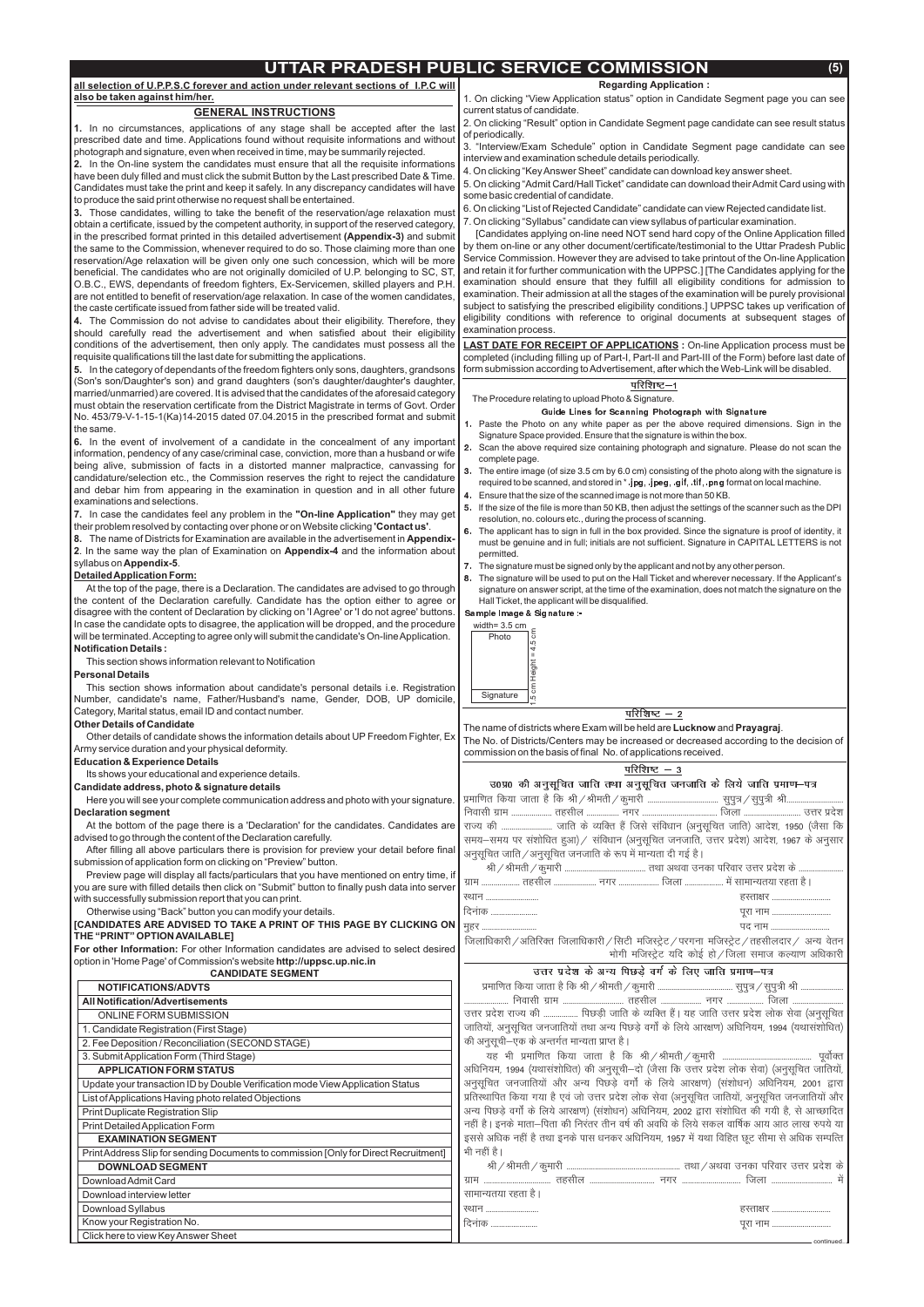|                                                                                                       | TAR PRADESH PUBLIC SERVICE COMMISSION                                                                                                               | (6) |
|-------------------------------------------------------------------------------------------------------|-----------------------------------------------------------------------------------------------------------------------------------------------------|-----|
| पद नाम<br>मूहर                                                                                        | (v) OA-One arm affected                                                                                                                             |     |
| जिलाधिकारी / अतिरिक्त जिलाधिकारी / सिटी मजिस्ट्रेट / परगना मजिस्ट्रेट / तहसीलदार।                     | Imparied reach<br>(a)                                                                                                                               |     |
| (प्रपत्र—I)                                                                                           | Weakness of grip<br>(b)                                                                                                                             |     |
| उत्तर प्रदेश सरकार                                                                                    | Ataxic<br>(c)                                                                                                                                       |     |
|                                                                                                       | (vi) BH-Stiff back and hips (Cannot sit or stood)<br>(vii) MW- Muscular weakness and limited physical endurance                                     |     |
| आर्थिक रूप से कमजोर वर्ग के सदस्य द्वारा प्रस्तुत किया जाने वाला आय एवं परिसम्पत्ति                   | <b>B. Blindness or Low Vision:</b>                                                                                                                  |     |
| प्रमाण–पत्र                                                                                           | <b>B-Blind</b><br>(i)                                                                                                                               |     |
| दिनांक–<br>प्रमाण–पत्र संख्या–                                                                        | PB-Partialy Blind<br>(ii)                                                                                                                           |     |
| वित्तीय वर्ष  के लिए मान्य                                                                            | C. Hearing impairment:                                                                                                                              |     |
|                                                                                                       | D-Deaf<br>(i)                                                                                                                                       |     |
|                                                                                                       | PD-Partially Deaf<br>(ii)                                                                                                                           |     |
|                                                                                                       | (Delete the category whichever is not applicable)<br>12.<br>This condition is progressive/non-progressive/likely to improve/ not likely to improve. |     |
|                                                                                                       | Re-assessn of this case is not recommended/is recommended after a period of                                                                         |     |
| वित्तीय वर्ष  में इनके परिवार की कुल वार्षिक आय 8 लाख (आठ लाख रुपये मात्र) से कम है।                  | year  months.                                                                                                                                       |     |
| इनके परिवार के स्वामित्व में निम्नलिखित में से कोई भी परिसम्पत्ति नहीं है:--                          | Percentage of disability in his/her case is  percent.<br>3.                                                                                         |     |
| I. 5 (पाँच) एकड़ कृषि योग्य भूमि अथवा इससे ऊपर।                                                       | 4. Sh./Smt./Kum.  meets the following physical requirements discharge of                                                                            |     |
| II. एक हजार वर्ग फीट अथवा इससे अधिक क्षेत्रफल का फ्लैट                                                | his/her duties:<br>(i) F-can perform work by manipulating with fingers.<br>Yes/No                                                                   |     |
| I.II अधिसूचित नगरपालिका के अन्तर्गत 100 वर्ग गज अथवा इससे अधिक का आवासीय भूखण्ड                       | (ii) PP-can perform work by pulling & pushing.<br>Yes/No                                                                                            |     |
| IV. अधिसूचित नगरपालिका से इतर 200 वर्ग गज अथवा इससे अधिक का आवासीय भूखण्ड।                            | (iii) L-can perform work by lifting.<br>Yes/No                                                                                                      |     |
|                                                                                                       | (iv) KC-can perform work by kneeling and crouching.<br>Yes/No                                                                                       |     |
| अनुसूचित जनजाति तथा अन्य पिछड़े वर्गों के रूप में अधिसूचित नहीं है।                                   | (v) B-can perform work by bending.<br>Yes/No                                                                                                        |     |
| हस्ताक्षर (कार्यालय का मुहर सहित)                                                                     | Yes/No<br>(vi) S-can perform work by sitting.                                                                                                       |     |
| आवेदक का<br>पासपोर्ट साइज                                                                             | (vii) ST-can perform work by standing.<br>Yes/No                                                                                                    |     |
| का अभिप्रमाणित                                                                                        | (viii)W-can perform work by walking<br>Yes/No<br>(ix) SE-can perform work by seeing.<br>Yes/No                                                      |     |
| जिलाधिकारी / अतिरिक्त जिलाधिकारी / सिटी<br>फोटोग्राफ                                                  | (x) H-can perform work by hearing/speaking.<br>Yes/No                                                                                               |     |
| मजिस्ट्रेट / परगना मजिस्ट्रेट / तहसीलदार।                                                             | (xi) RW-can perform work by reading and writing.<br>Yes/No                                                                                          |     |
| $(y \nu \rightarrow -\nu)$                                                                            |                                                                                                                                                     |     |
| आर्थिक रूप से कमजोर वर्ग के लामार्थ स्वय घोषणा पत्र                                                   |                                                                                                                                                     |     |
| <u>स्वयं घोषणा पत्र</u>                                                                               | Member<br>Member<br>Chairperson<br><b>Medical Board</b><br><b>Medical Board</b><br><b>Medical Board</b>                                             |     |
|                                                                                                       | Countersigned by the                                                                                                                                |     |
|                                                                                                       | Medical Superintendent/                                                                                                                             |     |
|                                                                                                       | CMO/HQ Hospital                                                                                                                                     |     |
| दिया है, एतद्द्वारा घोषणा करता / करती हूँ:-                                                           | (with seal)                                                                                                                                         |     |
| 1.     मैं  जाति से सम्बन्ध रखता / रखती हूँ, जो उत्तर प्रदेश हेतु अधिसूचित अनुसूचित                   | Strike out which is not applicable.                                                                                                                 |     |
| जाति, अनुसूचित जनजाति एवं अन्य पिछड़ा वर्ग की सूची में सूचीबद्ध नहीं है।                              | उ.प्र. लोक सेवा (शारीरिक रूप से विकलाग, स्वतंत्रता संग्राम सेनानियों के आश्रितों और                                                                 |     |
| मेरे परिवार की कुल स्रोत्रों (वेतन, कृषि, व्यवसाय, पेशा इत्यादि) से कुल वार्षिक आय रु.<br>2.          | भूतपूर्व सैनिको के लिए आरक्षण) अधिनियम 1993 (यथासशोधित) के अनुसार स्वतंत्रता                                                                        |     |
| (शब्दों में) है ।                                                                                     | संग्राम सेनानी के आश्रित के लिए प्रमाण-पत्र                                                                                                         |     |
| मेरे परिवार के पास उल्लिखित आय के सिवाय अथवा इसके अतिरिक्त अन्यत्र कोई परिसम्पत्ति<br>3.              | प्रमाण-पत्र                                                                                                                                         |     |
| नहीं है।                                                                                              |                                                                                                                                                     |     |
| अथवा<br>कई स्थानों पर स्थित परिसम्पत्तियों को जोड़ने के पश्चात् भी मैं (नाम)  आर्थिक रूप से           | (शारीरिक रूप से विकलांग, स्वतंत्रता संग्राम सेनानियों के आश्रित और भूतपूर्व सैनिक के लिए आरक्षण)                                                    |     |
| कमजोर वर्ग के दायरे में आता / आती हूँ।                                                                | आधिनियम1993 के अनुसार स्वतंत्रता संग्राम सेनानी हैं और श्री / श्रीमती / कूमारी (आश्रित)                                                             |     |
| मैं घोषणा करता / करती हूँ कि मेरे परिवार की सभी परिसम्पत्तियों को जोड़ने के पश्चात्<br>4.             | पुत्र/पुत्री/पौत्र (पुत्र का पुत्र या पुत्री का पुत्र)/पौत्री (पुत्र की पुत्री या पुत्री का पुत्री) (विवाहित अथवा                                   |     |
| निम्नलिखित में से किसी भी सीमा से अधिक नहीं है—                                                       | अविवाहित) उपरांकित अधिनियम 1993 (यथासंशोधित) के प्रावधानों के अनुसार उक्त श्री / श्रीमती (स्वतंत्रता                                                |     |
| I. 5 (पाँच) एकड़ कृषि योग्य भूमि अथवा इससे ऊपर।                                                       | संग्राम सेनानी)  के आश्रित हैं।                                                                                                                     |     |
| II. एक हजार वर्ग फीट अथवा इससे अधिक क्षेत्रफल का फ्लैट।                                               |                                                                                                                                                     |     |
| III. अधिसूचित नगरपालिका के अन्तर्गत 100 वर्ग गज अथवा इससे अधिक का आवासीय भूखण्ड                       |                                                                                                                                                     |     |
| IV. अधिसूचित नगरपालिका से इतर 200 वर्ग गज अथवा इससे अधिक का आवासीय भूखण्ड।                            | स्थान                                                                                                                                               |     |
| मैं प्रमाणित करता / करती हूँ कि मेरे द्वारा उपरोक्त जानकारी मेरे ज्ञान और विश्वास के अनुसार           | .<br>जिलाधिकारी<br> दिनांक                                                                                                                          |     |
| सत्य है और मैं आर्थिक रूप से कमजोर वर्ग के लिए आरक्षण सुविधा प्राप्त करने हेतु पात्रता धारण           |                                                                                                                                                     |     |
| करता / करती हूँ। यदि मेरे द्वारा दी गई जानकारी असत्य / गलत पायी जाती है तो मैं पूर्ण रूप में          | कुशल खिलाड़ियों के लिये प्रमाण-पत्र जो उ.प्र. के मूल निवासी हैं                                                                                     |     |
| जानता / जानती हूँ कि इस आवेदन पत्र के आधार पर दिये गये प्रमाण पत्र के द्वारा शैक्षणिक संस्थान में     | शासनादेश संख्या-22 / 21 / 1983-कार्मिक-2 दिनांक 28 नवम्बर, 1985                                                                                     |     |
| लिया गया प्रवेश / लोक सेवाओं एवं पदों में प्राप्त की गई नियुक्ति निरस्त कर दी जायेगी / कर दिया जायेगा | प्रमाण-पत्र के फार्म $-1$ से 4 प्रारूप $-1$                                                                                                         |     |
| अथवा इस प्रमाण पत्र के आधार पर कोई अन्य सुविधा / लाभ प्राप्त किया गया है उससे भी वंचित किया जा        | (मान्यता प्राप्त क्रीड़ा / खेल में अपने देश की ओर से अन्तर्राष्ट्रीय प्रतियोगिता में भाग लेने वाले                                                  |     |
| सकेगा और इस सम्बन्ध में विधि एवं नियमों के अधीन मेरे विरुद्ध की जाने वाली कार्यवाही के लिए मैं        | खिलाड़ी के लिये)                                                                                                                                    |     |
| उत्तरदायी रहूँगा / रहूँगी।                                                                            | सम्बन्धित खेल की राष्ट्रीय फेडरेशन/राष्ट्रीय एसोसिएशन का नाम  राज्य सरकार की                                                                        |     |
| <b>नोट</b> – जो लागू नहीं हो उसे काट दें।                                                             | सेवाओं / पदों पर नियुक्ति के लिए कुशल खिलाड़ियों के लिए प्रमाण–पत्र                                                                                 |     |
| आवेदक / आवेदिका का हस्ताक्षर तथा पूरा नाम।                                                            |                                                                                                                                                     |     |
| स्थान :-                                                                                              |                                                                                                                                                     |     |
| दिनांक :--                                                                                            |                                                                                                                                                     |     |
| उ.प्र के दिव्याग के लिए प्रमाण-पत्र                                                                   | का नाम) की प्रतियोगिता / टूर्नामेन्ट में देश की ओर से भाग लिया।                                                                                     |     |
| DISABILITY CERTIFICATE FOR PHYSICALLY HANDICAP OF U.P.                                                | उनके टीम के द्वारा उक्त प्रतियोगिता / टूर्नामेन्ट में  स्थान प्राप्त किया गया।                                                                      |     |
| NAME & ADDRESS OF THE INSTITUTE/HOSPITAL                                                              | यह प्रमाण-पत्र राष्ट्रीय फेडरेशन/राष्ट्रीय एसोसिएशन/(यहाँ संस्था का नाम दिया जाये)                                                                  |     |

| Certificate No.                                                         | Date                   | में उपलब्ध रिकार्ड के आधार पर दिया गया है।                                                   |  |  |  |
|-------------------------------------------------------------------------|------------------------|----------------------------------------------------------------------------------------------|--|--|--|
| <b>DISABILITY CERTIFICATE</b>                                           | Recent photograph      | रथान                                                                                         |  |  |  |
|                                                                         | of the candidate       | दिनांक                                                                                       |  |  |  |
|                                                                         | showing the disability |                                                                                              |  |  |  |
|                                                                         | duly attested by the   |                                                                                              |  |  |  |
|                                                                         | Chairperson of the     | संस्था का नाम                                                                                |  |  |  |
|                                                                         | Medical Board          |                                                                                              |  |  |  |
|                                                                         |                        | नोट : यह प्रमाण–पत्र नेशनल फेडरेशन / नेशनल एसोसिएशन के सचिव द्वारा व्यक्तिगत रूप से किये गये |  |  |  |
|                                                                         |                        | हिस्ताक्षर होने पर ही मान्य होगा।                                                            |  |  |  |
| mark (s)  is suffering from permanent disability of following category. |                        | प्रारूप $-2$                                                                                 |  |  |  |
| A. Locomotor or cerebral palsy:                                         |                        | (मान्यता प्राप्त क्रीड़ा / खेल में अपने प्रदेश की ओर से राष्ट्रीय प्रतियोगिता में भाग लेने   |  |  |  |
| BL-Both legs affected but not arms.<br>(i)                              |                        | वाले खिलाड़ी के लिये)                                                                        |  |  |  |
| (ii) BA-Both arms affected                                              |                        |                                                                                              |  |  |  |
| Imparied reach<br>(a)                                                   |                        |                                                                                              |  |  |  |
| Weakness or grip<br>(b)                                                 |                        | पर नियुक्ति के लिए कुशल खिलाड़ियों के लिए प्रमाण-पत्र                                        |  |  |  |
| (iii) BLA-Both legs and both arms affected                              |                        |                                                                                              |  |  |  |
| (iv) OL-One leg affected (right or left)                                |                        |                                                                                              |  |  |  |
| Imparied reach<br>(a)                                                   |                        |                                                                                              |  |  |  |
| Weakness of grip<br>(b)                                                 |                        | नाम)                                                                                         |  |  |  |
| Ataxic<br>(c)                                                           |                        | - continued                                                                                  |  |  |  |